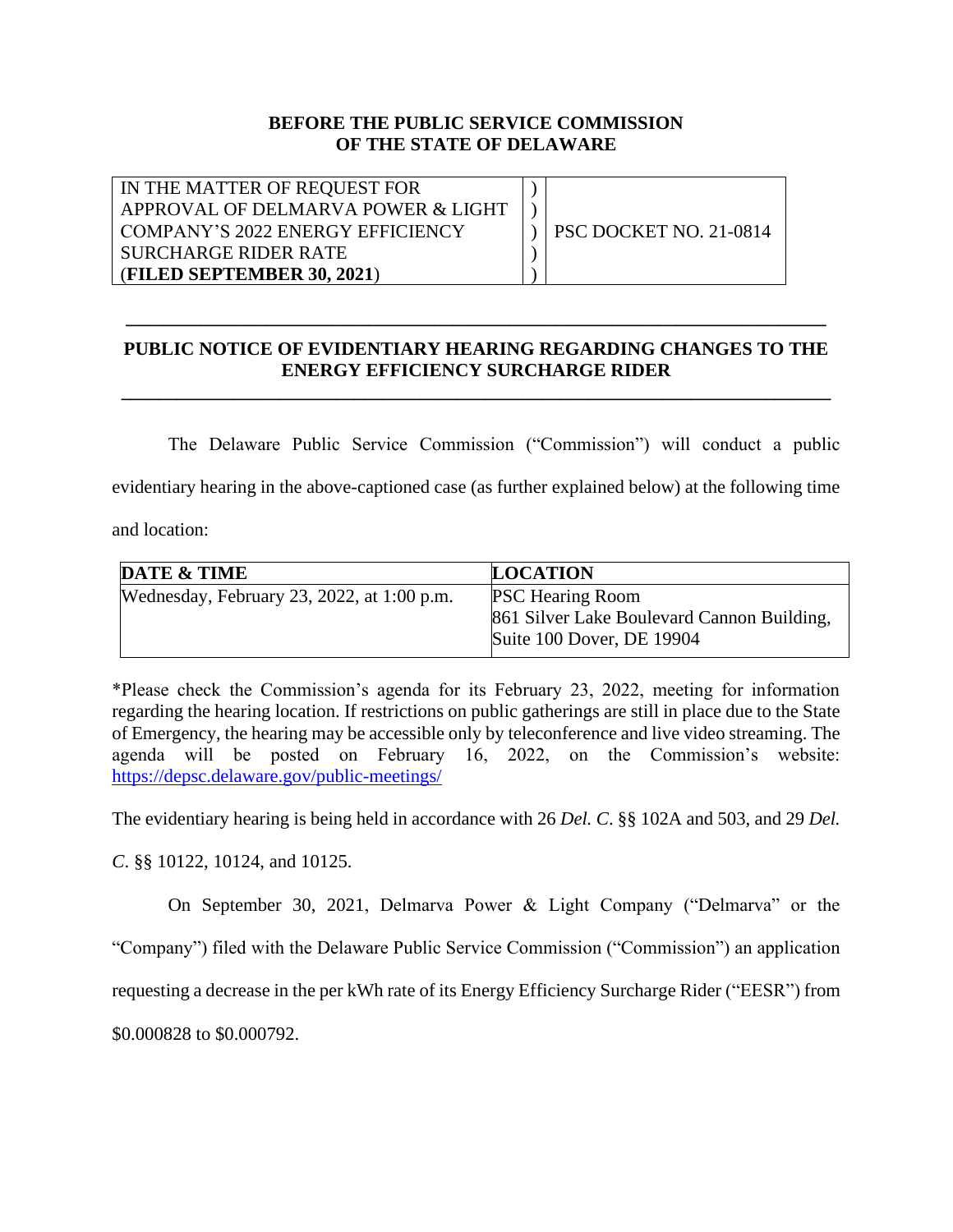On October 27, 2021, the Commission issued Order No. 9898, directing Delmarva to publish notice of its EESR filing on or before November 10, 2021, with deadlines for written comment submission and intervention in the proceeding by December 17, 2021. On November 9, 2021, Delmarva caused the required notice to be published in *The Cape Gazette, The News Journal* and *Delaware State News*. The Delaware Division of the Public Advocate filed its Statutory Notice of intervention in the proceeding, but the Commission received no written comments nor other petitions for intervention.

Evidentiary hearings are conducted to formally introduce evidence into the record and to make available for cross-examination the parties' witness testimony, including testimony that may be offered with respect to any settlement agreement the parties may reach prior to the evidentiary hearing. Members of the public are invited to attend the evidentiary hearing as observers, but only the parties are permitted to present or cross-examine witnesses. Following the conclusion of the evidentiary hearing, the Commission will make its decision based upon the evidence received.

Anyone who plans to attend the evidentiary hearing should consult the Commission's website on the day of the hearing for cancellation of or changes in the time, place, or date of the event. You may also review documents posted on the Commission's website in the DelaFile Efiling system located at <https://delafile.delaware.gov/> using docket number 21-0814. If you would like to review documents at the Commission's office, please contact Tymone Banks at Tymone.Banks@delaware.gov to arrange a time for your review. You may also review copies of these documents at the office of the Delaware Division of the Public Advocate located at the Carvel State Office Building, 4<sup>th</sup> Floor, 820 North French Street, Wilmington, Delaware 19801, or 29 S. State Street, Dover, Delaware 19901. Please (302) 577-5077 (Wilmington) or (302) 241-2555 (Dover) to arrange a time to review the documents at those locations.